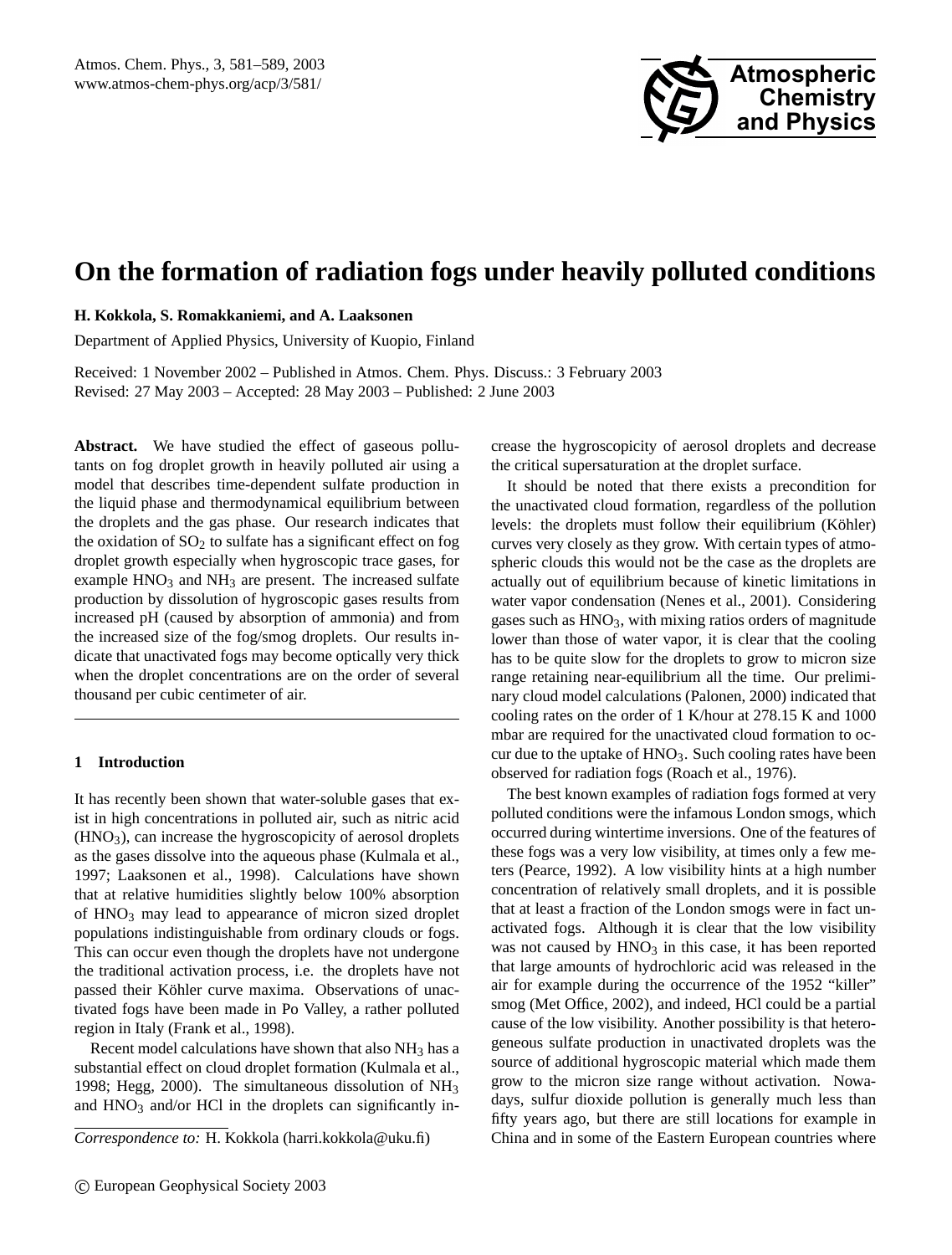| model             | thermodynamical module gas-liquid mass transfer sulfate chemistry |             |     |
|-------------------|-------------------------------------------------------------------|-------------|-----|
| Equilibrium model | – AIM                                                             | Henry's law | yes |
| Cloud model I     | AIM                                                               | diffusion   | no  |
| Cloud model II    | <b>EQUISOLV II</b>                                                | diffusion   | yes |

**Table 1.** The descriptions and properties of the models used in the calculations

the mixing ratios of gaseous  $SO<sub>2</sub>$  and concentrations of particulate sulfate in collected fog water can be quite high (Ye et al., 2003; Bridgman et al., 2002). These are also areas where intense fog episodes occur frequently during the wintertime (Stevens et al., 1995).

The purpose of this study is to investigate the effects of sulfate production in growing, unactivated droplet populations when  $NH_3$  and  $HNO_3$  are present in the gas phase. Our focus is in the development of the size distributions and droplet chemical compositions as a function of time, and in the reduction of visibility. Although the ammonia mixing ratios used in this study are comparable to those found for example in the Po Valley area (Fuzzi et al., 1992), and high nitrate concentrations have been found in fogwater in California (Jacob et al., 1985), we are not trying to specifically model any observed pollution fogs, but rather to take a step forward from the simple Köhler theory calculations, in order to qualitatively find out which kind of effects soluble trace gases may have on fog formation at heavily polluted conditions. Our future goal is to model observed pollution fogs; however, that will require more sophisticated models than those used in the present study. For example, when modeling the London type smogs, it would be highly desirable to describe the condensation of hydrochloric acid. However, the thermodynamic models best suited for our purposes do not account for HCl. On the other hand, it has been shown that nitric and hydrochloric acids have very similar effects on cloud formation (Kulmala et al., 1996). Furthermore, in our model the sulfate is produced in chemical reactions between dissolved sulfur dioxide and ozone. It is likely that during wintertime fog formation the ozone levels are generally quite low, and probably the sulfate production in the London smogs was mostly due to oxidation of  $SO_2$  by  $O_2$ , catalyzed by metals. However, the catalyzed oxidation mechanisms are still quite poorly understood, and difficult to model in a reliable manner. We therefore describe the sulfate production simply by using the  $SO_2$ - $O_3$ -mechanism at artificially high ozone levels (when compared to usual wintertime inversion conditions). Despite of these divergences from the real conditions, we believe that our model results reveal features of radiation fog formation under high pollution that are qualitative correct regardless of the actual sulfate production mechanisms and acidic gases involved.

The models we are using in the present study are shown in Table 1. Most of our results are obtained with the Equilibrium model, in which the rate-limiting step is assumed to be the sulfate forming chemical reaction, and the uptake of all gases is determined by requiring that Henry's law equilibrium holds in the beginning of each time step. In the Cloud models I and II, gas-phase diffusion is explicitly accounted for all the species. Thus, we use Cloud model I, which has the same AIM thermodynamics (Clegg et al., 1998) as the Equilibrium model but no liquid phase chemistry, to assess the reliability of the Equilibrium model results at undersaturated conditions in the presence of nitric acid and ammonia. The Cloud model II has sulfate chemistry; however, the EQUISOLV II thermodynamics module (Jacobson, 1999b) tends to predict higher hydrogen ion concentrations than the AIM module, resulting in lower sulfate production. Although the EQUISOLV II predictions for sulfate production in activated cloud droplets are well comparable with those of other models (Kreidenweis et al., 2003), we find a rather large difference between AIM and EQUISOLV II at undersaturated conditions. We therefore do not compare the results from Cloud model II to the Equilibrium model results. Instead, we use Cloud model II for a sensitivity check, in which the properties of fogs formed at undersaturated and slightly supersaturated conditions are compared.

### **2 Description of the models used in the calculations**

#### 2.1 Equilibrium model

The equilibrium model to calculate the formation and the development of fog aerosol population is based on the inorganic aerosol thermodynamical equilibrium model AIM (Clegg et al., 1998). The AIM model determines activities, equilibrium gas partial pressures, and degrees of saturation with respect to solid phases in solutions containing water, and two or more of the ions  $(H^+, NH_4^+, NO_3^-$  and  $SO_4^{2-})$  or  $(H^+, NO_3^-, SO_4^{2-}, Cl^-$  and  $Br^-$  ) at temperatures from about 180 K to 330 K. In our calculations there are  $H^+$ ,  $NH_4^+$ ,  $NO_3^$ and  $SO_4^{2-}$  ions in the liquid phase. More details about AIM are presented in section 2.4.

Using the AIM model the molalities of  $NH_4^+$ , NO<sub>3</sub> in each size bin are solved from Eqs. (1) and (2)

$$
{}^{m}K_{\text{HNO}_3} = \frac{\gamma_{\text{NO}_3^-} m_{\text{NO}_3^-} \gamma_{\text{H}^+} m_{\text{H}^+}}{p_{\text{HNO}_3}}
$$
(1)

$$
{}^{m}K_{\text{NH}_3} = \frac{\gamma_{\text{NH}_4^+} m_{\text{NH}_4^+}}{\gamma_{\text{H}^+} m_{\text{H}^+} \rho_{\text{NH}_3}}
$$
(2)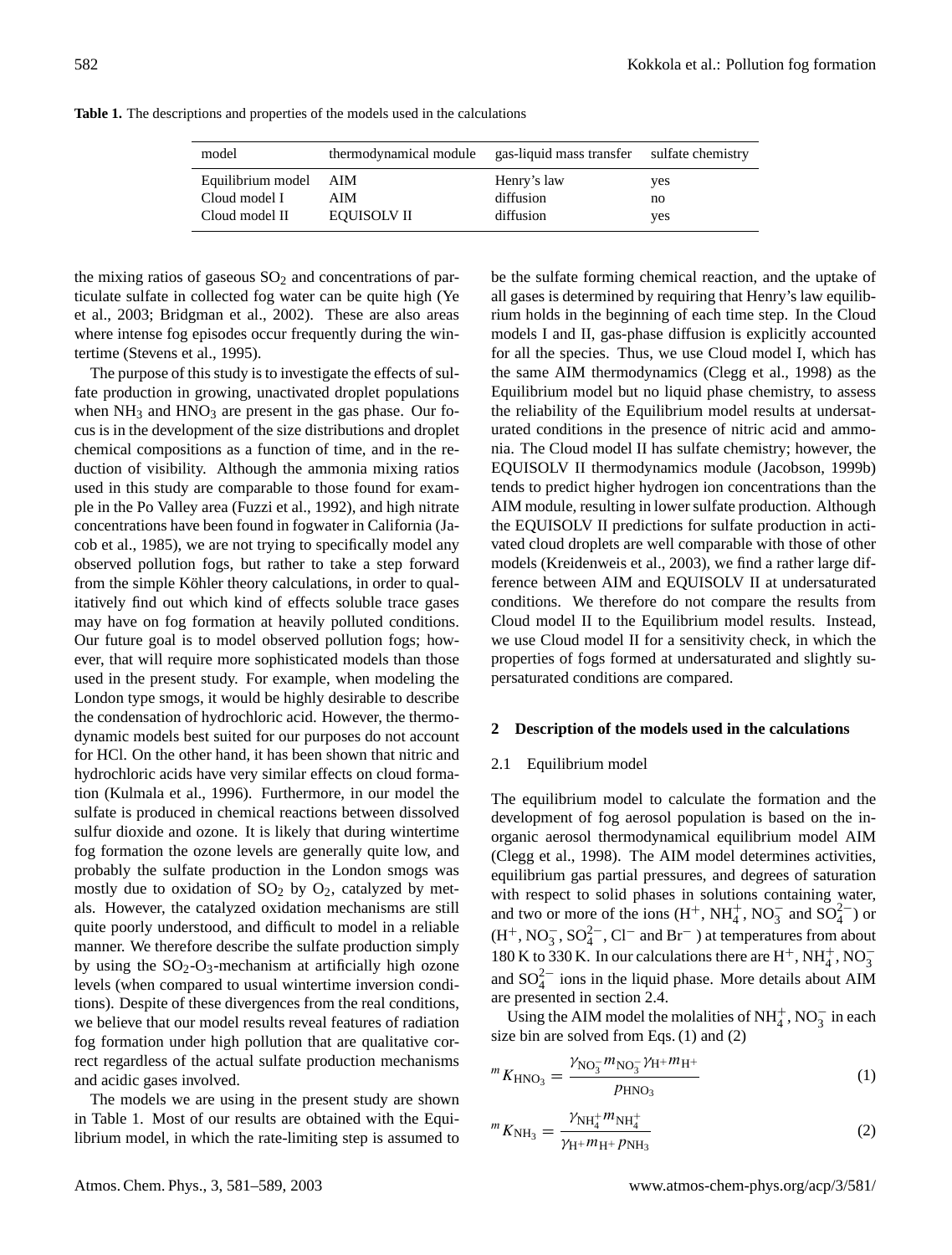**Table 2.** Equilibrium coefficients (Seinfeld and Pandis, 1998)

| Equilibrium                                  | A (M or $M \text{ atm}^{-1}$ ) | B(K)  |
|----------------------------------------------|--------------------------------|-------|
| $SO_2(g) \rightleftharpoons SO_2(aq)$        | 1.2                            | 10.48 |
| $SO_2(aq) \rightleftharpoons H^+ + HSO_3^-$  | $1.3 \times 10^{-2}$           | 7.04  |
| $HSO_3^- \rightleftharpoons H^+ + SO_3^{2-}$ | $6.6 \times 10^{-8}$           | 3.74  |
| $O_3(g) \rightleftharpoons O_3(aq)$          | $1.3 \times 10^{-2}$           | 3.74  |

the temperature dependence is defined as

$$
K_{eq}(\text{T}) = A \exp\left[-B\left(\frac{1}{T} - \frac{1}{298 \text{ K}}\right)\right]
$$

**Table 3.** Reaction coefficients (Seinfeld and Pandis, 1998)

| Reaction                                 | $A(M^{-1}s^{-1})$   |      | B (K) subscript |  |
|------------------------------------------|---------------------|------|-----------------|--|
| $SO_2(aq) + O_3(aq)$                     | $2.4 \times 10^{4}$ |      | a               |  |
| $HSO_3^- + O_3(aq)$                      | $3.7 \times 10^{5}$ | 5530 |                 |  |
| $SO_3^{2-} + O_3(aq)$                    | $1.5 \times 10^{9}$ | 5280 |                 |  |
| the temperature dependence is defined as |                     |      |                 |  |

re temperature dependence is defined as

$$
k(\text{T}) = A \exp\left[-B\left(\frac{1}{T} - \frac{1}{298 \text{ K}}\right)\right]
$$

where  ${}^m K_i$  (mol<sup>2</sup>kg<sup>-2</sup>atm<sup>-1</sup>) is the equilibrium constant,  $m_i$  (mol kg<sup>-1</sup>) is the molality and  $\gamma_i$  is the molality based activity coefficient of solute species  $i$ , and  $p_{\text{HNO}_3}$  and  $p_{NH_3}$  (atm<sup>-1</sup>) are the equilibrium partial pressures of nitric acid and ammonia at the surface of the droplet.

The charge balance requires that

$$
m_{\rm H^{+}} = m_{\rm NO_{3}^{-}} + 2m_{\rm SO_{4}^{2-}} + m_{\rm HSO_{4}^{-}} - m_{\rm NH_{4}^{+}} \tag{3}
$$

Sulfate is assumed to be completely non-volatile, so the amount of water in droplets  $n_{\text{H}_2\text{O}}$  is calculated from equations

$$
S_{\rm H_2O} = f_{\rm H_2O}^* x_{\rm H_2O} \exp\left(\frac{2\sigma v_{\rm H_2O}}{RTr_p}\right),\tag{4}
$$

where  $f_{\text{H}_2\text{O}}^*$  is the mole fraction based activity coefficient of water,  $x_{\text{H}_2\text{O}}$  is the mole fraction of water,  $\sigma$  is the surface tension of the droplet calculated according to Martin et al. (2000),  $v_{H_2O}$  is the partial molar volume of water, R is the gas constant,  $T$  is the temperature and  $r_p$  is the droplet radius.

Equations from 1 to 4 are solved among all the size bins. The system is assumed closed and the species in all size bins are assumed to be in equilibrium between the liquid and gas phase. Thus, the partial pressures of dissolved gas and water at the droplet surface for all the size bins are equal to the partial pressures in the gas phase.

## 2.2 Oxidation of  $S(IV)$  to  $S(VI)$

In the model, the gaseous phase includes  $NH_3$ ,  $HNO_3$ ,  $SO_2$ and  $O_3$ . The gaseous  $SO_2$  dissolves into the liquid phase according to the following dissociation reactions:

$$
SO_2(g) \rightleftharpoons SO_2(aq) \tag{5}
$$

$$
SO_2(aq) \rightleftharpoons H^+ + HSO_3^-
$$
 (6)

$$
HSO_3^- \rightleftharpoons H^+ + SO_3^{2-} \tag{7}
$$

The equilibrium constants and their temperature dependencies are shown in Table 2.

Dissolved ozone reacts with liquid S(IV) producing sulfuric acid. To calculate the reaction rate we used the rate expression where all forms of dissolved S(IV) react with ozone (Seinfeld and Pandis, 1998)

$$
\frac{d[\text{S(IV)}]}{dt} = \{k_a[\text{SO}_2(\text{aq})] + k_b[\text{HSO}_3^-] + k_c[\text{SO}_3^{2-}]\}[\text{O}_3](8)
$$

The reaction coefficients and their temperature dependencies are shown in Table 3.

The liquid phase diffusion and the gas phase diffusion are assumed to be fast so the rate determining sub-process in the oxidation is assumed to be the chemical reaction. Accordingly, the concentrations of dissolved gases are uniform inside the droplets.

Ozone oxidizes sulfur dioxide slowly compared to for example hydrogen peroxide  $H_2O_2$ , so using it as an oxidant gives a lower amount of sulfate production in droplets but shows qualitatively the effect of sulfate production on droplet growth and visibility.

## 2.3 Cloud microphysics model

The equilibrium model is only valid when the relative humidity is less than 100% and the droplets are unactivated. When the droplets reach the critical diameter for activation they grow spontaneously and the system can not reach equilibrium. In the simulations in which droplet activation occurs, we used a cloud microphysics model (Kokkola et al., 2003). The cloud microphysics model calculates condensational non-equilibrium growth of an aerosol population. It includes explicit microphysics of cloud droplet growth for a rising or a static air parcel. The condensation equations used in the cloud microphysics are based on equations given by Kulmala (1993).

# 2.4 Thermodynamical models

The thermodynamical model used in the cloud microphysics model can be either AIM or EQUISOLV II. The AIM model uses Pitzer, Simonson and Clegg method for calculating mole fraction based activity coefficients for single ions (Clegg et al., 1998). The EQUISOLV II uses Pitzer method and parameterizations on measurement and model data for obtaining binary activity coefficients and Bromley mixing rule (Bromley, 1973; Jacobson, 1999a) for mixed activity coefficients. The thermodynamical equilibrium is calculated in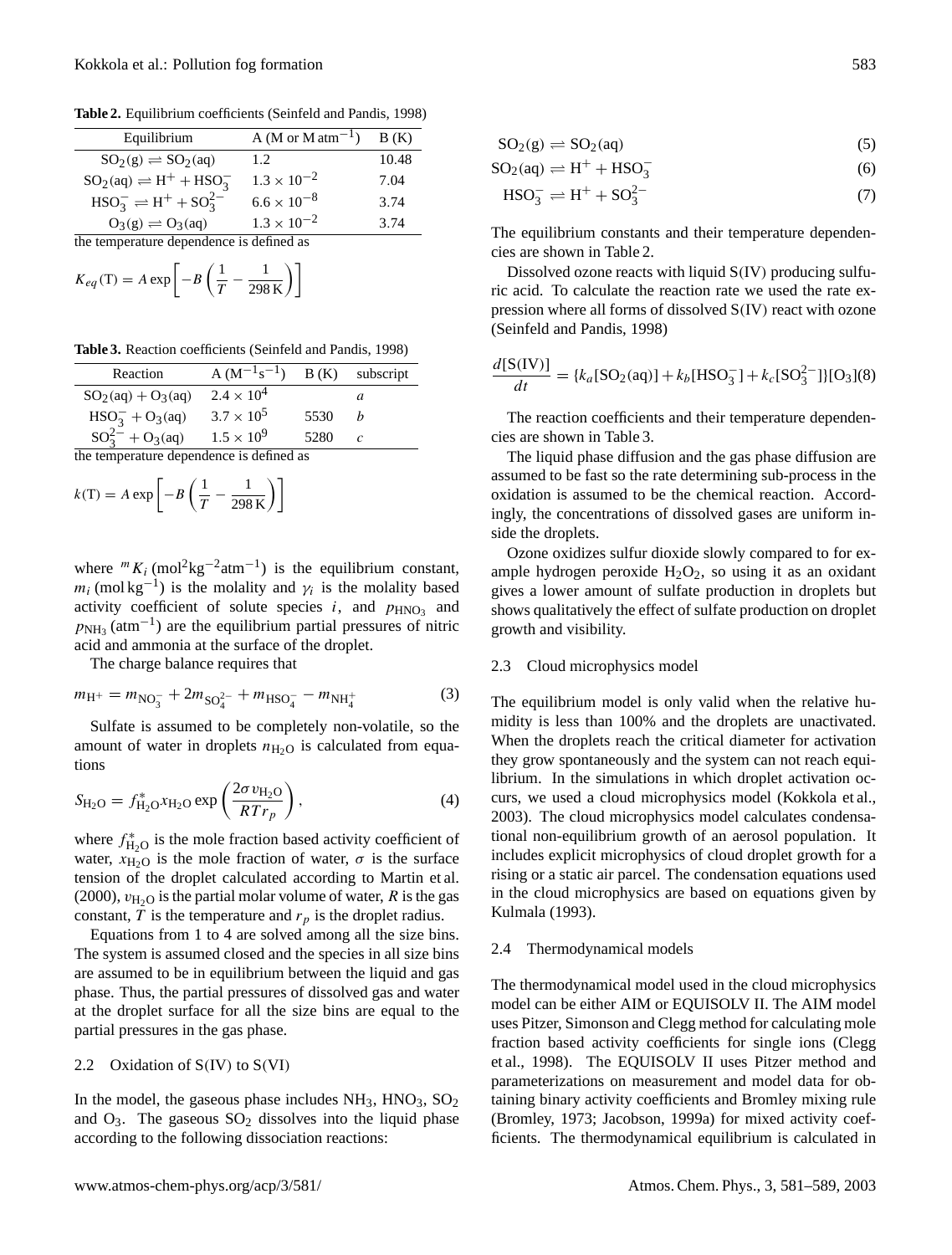

**Fig. 1.** Relative humidity (dash line) and temperature (solid line) as a function of time for an 8 hour run.

AIM by minimization of Gibbs free energy of the system using sequential quadratic programming algorithm. In EQUI-SOLV II, the thermodynamical equilibrium is obtained using analytical equilibrium iteration and mass flux iteration (Jacobson, 1999a,b).

## 2.5 Visibility

All the models also include a common module for calculating the effect of the droplet population on the visibility. The visual range  $x_v$  was evaluated as the distance at which a black object has a standard 0.02 contrast ratio against a white background (Seinfeld and Pandis, 1998). The visual range for a given particle population was calculated from

$$
x_v = \frac{3.912}{b_{ext}(\lambda)},\tag{9}
$$

where  $b_{ext}$  is the extinction coefficient for light with wavelenght λ (Seinfeld and Pandis, 1998).

The extinction coefficient was calculated from

$$
b_{ext}(\lambda) = \int_0^{D_p^{max}} \frac{\pi D_p^2}{4} Q_{ext}(m, \lambda, D_p) n(D_p) dD_p, \qquad (10)
$$

where  $Q_{ext}$  is the extinction efficiency and m is the refractive index of the particles. The calculation of extinction coefficient is presented in detail by Bohren and Huffman (1983). The refractive index for the particle was assumed constant at  $m = 1.5 - 0.03i$  for all the size bins.

# **3 Model calculations**

We made calculations for typical meteorological conditions of wintertime smog episodes. The smog episodes usually occur when there is a temperature inversion and low wind speed. The temperature inversion prevents vertical convection of gases and the low horizontal flow is not sufficient enough to remove the air pollution, so the air pollution is trapped in the atmosphere's lowest layer. In the calculations the system for the trace gases is assumed closed.

We made Equilibrium model runs for five different combinations of gas phase pollutants to compare how different mechanisms affect the size distribution. In all the runs we applied a log-normally distributed ammonium sulfate  $[(NH_4)_2SO_4]$  particle population which was divided to 39 size bins. The geometrical mean diameter  $D_p$  of the particles was 200 nm and the geometrical standard deviation  $\sigma_{pp}$ of the population was 1.5. The total number concentration of the particles was 1000 cm−<sup>3</sup> . We also repeated one of the runs using a particle concentration of  $10000 \text{ cm}^{-3}$ .

In the simulations, the temperature was decreased from 3 °C to 0 °C as shown in Fig. 1. As the temperature decreases, the relative humidity increases from 87 % to 99.98 % (Fig. 1).

The initial gas phase volume mixing ratios in the simulations for the trace gases were:  $[SO_2] = 400$  ppb,  $[O_3] =$  $10 \text{ pb}$ ,  $[\text{HNO}_3] = 5 \text{ pb}$  and  $[\text{NH}_3] = 10 \text{ pb}$ . However, since the first step of the model run is to equilibrate the gases with the liquid phase, most of the nitric acid and roughly half of the ammonia were partitioned into the droplets already in the beginning of each simulation (the remaining gas phase volume mixing ratio of  $HNO<sub>3</sub>$  is approximately 50 ppt).

The first Equilibrium model run was executed without gasphase pollutants so the growth of particles was basically according to the Köhler theory only with the difference that negligible amount of NH<sub>3</sub> originating from ammonium sulfate exits the droplets into the gas-phase. In the second run,  $SO<sub>2</sub>$  and  $O<sub>3</sub>$  were introduced into the gas phase, so this simulation shows the effect of sulfate production when there are no hygroscopic gases. In the third run, there was  $HNO<sub>3</sub>$  and  $NH<sub>3</sub>$  in the gas phase. Dissolution of the pollutants increases the hygroscopicity of the droplets and enhances their growth. In the fourth run,  $SO_2$ ,  $O_3$ ,  $HNO_3$  and  $NH_3$  were present in the gas-phase, creating a combined effect of increased hygroscopicity and sulfate production to enhance the growth of droplets. The fifth run was otherwise similar as the fourth one, but there was no  $HNO<sub>3</sub>$  in the system. The effect of increased particle concentration was studied by repeating the fourth model run with  $10000$  particles per  $\text{cm}^3$ .

## **4 Results and discussion**

#### 4.1 Equilibrium model simulations

Figure 2 shows the final  $(t = 8h)$  size distributions from a variety of Equilibrium model runs. It can be seen that with no nitric acid and ammonia in the system, the presence of sulfate producing precursors  $SO_2$  and  $O_3$  slightly increase the size of droplets, especially the larger ones, also making the size distribution wider (blue solid line). The initial size distribution is almost exactly equal to the case of clean air,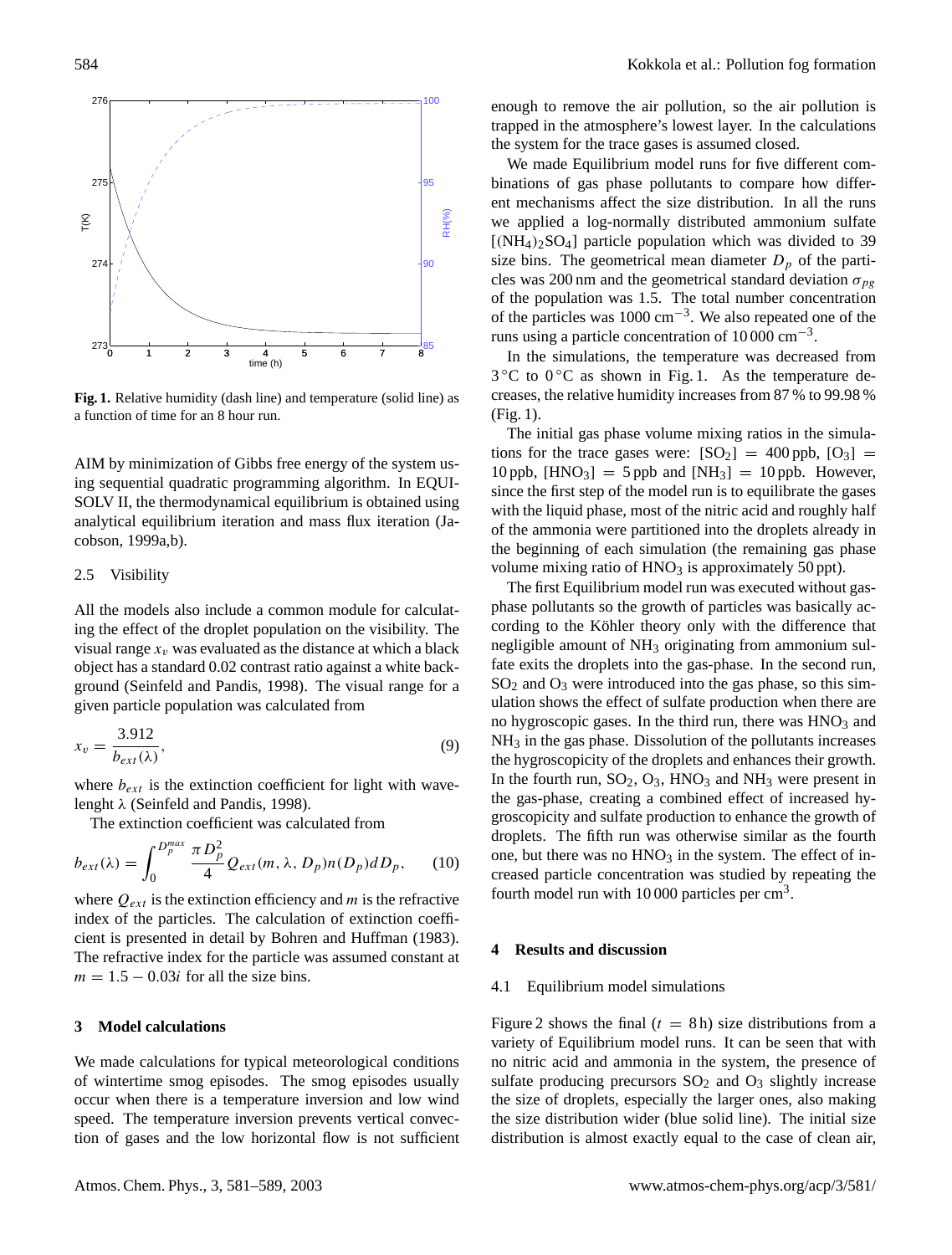

**Fig. 2.** Number size distribution at the end of the simulation for four different cases: with no gaseous pollutants (blue dashed line), with  $SO<sub>2</sub>$  and  $O<sub>3</sub>$  only (blue solid line), with  $HNO<sub>3</sub>$  and  $NH<sub>3</sub>$  only (black dashed line), and with  $SO_2$ ,  $O_3$ , HNO<sub>3</sub>, and NH<sub>3</sub>



**Fig. 3.** Sulfate concentration as a function of time.

because dissolved  $SO_2$  and  $O_3$  have very little effect on the size of the droplets at 87% RH.

Figure 2 furthermore shows that the hygroscopic gases HNO<sub>3</sub> and NH<sub>3</sub> have a significant effect on the size of the droplets (black dashed line). For example, in this run, the largest size bin grows 1.5 times larger than in the case with no gaseous pollutants.  $HNO<sub>3</sub>$  and  $NH<sub>3</sub>$  affect the size distribution already in the beginning of the run. When  $HNO<sub>3</sub>$  and NH<sup>3</sup> coexist in the gas phase, their solubilities are increased, allowing them to dissolve in the liquid phase already at fairly low relative humidities.

The sulfate production further increases the size of the droplets and also makes the size distribution wider (black solid line in Fig. 2). In this run, the largest size bin grows



**Fig. 4.** Total volume concentration of all size bins as a function of time for four different runs

2.2 times larger than in the case of clean air. The initial size distribution in this case equals almost exactly the size distribution with the case with only hygroscopic gases but no sulfate production.

Figure 3 shows the amount of sulfate produced in the cases without hygroscopic gases (dashed line) and with hygroscopic gases (solid line). The absorption of  $HNO<sub>3</sub>$  and  $NH<sub>3</sub>$ makes the droplets more hygroscopic, resulting in increased water vapor uptake and droplet volumes, which in turn facilitates increased sulfate production. The effect of gaseous pollutants on the total volume of the droplets can be seen in Fig. 4.  $HNO<sub>3</sub>$  and  $NH<sub>3</sub>$  cause the volume of the droplets to grow significantly. Sulfate production also enhances the hygroscopicity of the droplets, causing further growth of the droplets both in the presence of  $HNO<sub>3</sub> + NH<sub>3</sub>$  and in the presence of NH<sub>3</sub> alone. Ammonia is not very water soluble, and therefore, if nitric acid is excluded from the system, it is absorbed by the droplets only when enough of sulfate has been produced, in this case after about 1.5 hours from the beginning of the run.

We also made a simulation with 15 ppb of  $HNO<sub>3</sub>$  and zero ammonia in the system. In this case, the droplet population grew as efficiently during the first 3 hours as in the presence of nitric acid and ammonia; however, sulfate production was negligible due to low pH of the droplets. After 3 hours the largest size class started growing very fast whereas the rest of the population stayed almost constant. This behavior will be explained in the article by Kokkola et al. (2003b).

Figure 5 shows the gas phase concentrations as a function of time when all pollutants are present in the system. In the beginning of the run the gas phase concentration of  $HNO<sub>3</sub>$ decreases as it partitions into the liquid phase. However, at about 4 h from the start the concentration starts to increase again due to the fact that the pH in the droplets decreases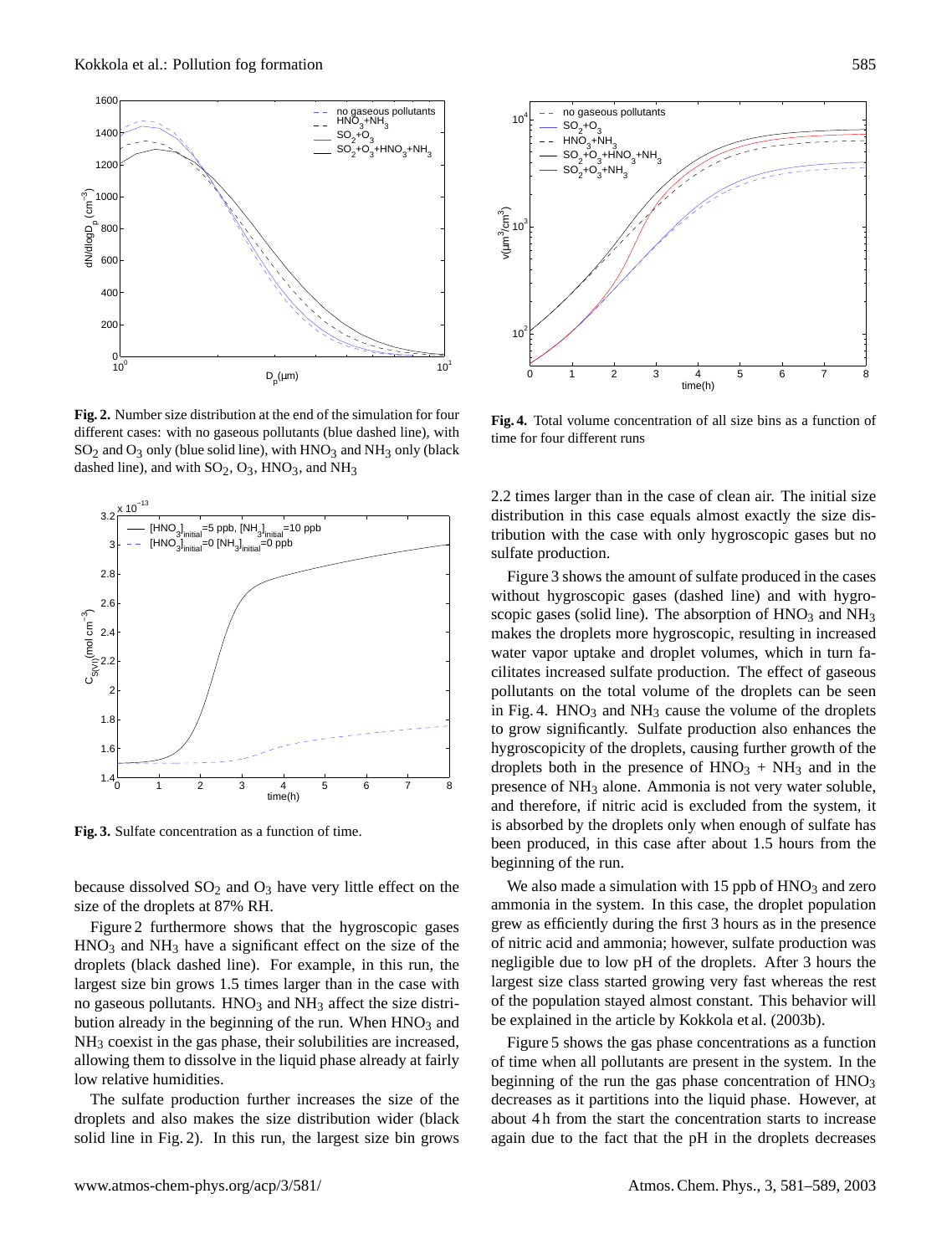

**Fig. 5.** Gas phase concentrations as a function time.



**Fig. 6.** pH of the largest size bin as a function of time.

because of the sulfate production, driving nitric acid out of the droplets. Figure 6 shows the pH in the largest droplets as a function of time in the five cases considered. Sulfate production causes the final pH to approach 2.5. It has been estimated that in the London fogs, the pH was as low as 2 or even below.

To study the effect of enhanced sulfate production on the size distribution of the droplets, we made runs at very high ozone levels, and runs in which an increased reaction coefficient was applied. How these changes affect the total volume concentration can be seen in Fig. 7. In the beginning of the runs, the extra sulfate production increases the volume of the droplets. But as the pH of the droplets decreases as shown in Fig. 7, the production of sulfate decreases. Thus, at around 3,5 hours from the beginning of the runs, the amount of hygroscopic matter, and thereby the sizes of the droplets, are



**Fig. 7.** Total volume concentration of all size bins and the pH of the largest size bin as a function of time for three different runs. Nitric acid and ammonia are present in the system.

roughly the same. Towards the end the pH of the droplets decreases in all the runs, and in the systems with higher sulfate production the droplets grow larger.

The number of particles in polluted conditions can be very high, so to investigate the effect of increased particle number concentration, we repeated the simulation with  $HNO<sub>3</sub>$ ,  $NH<sub>3</sub>$ , SO<sub>2</sub> and O<sub>3</sub> using a particle concentration of  $10^4 \text{ cm}^{-3}$ . As shown in Fig. 8, the effect of trace gases on the final size distribution is qualitatively similar regardless of the absolute droplet concentration. Nevertheless, as the number concentration of particles is high, the effect of hygroscopic gases is diminished because there is less nitric acid and ammonia per droplet. The mean diameter is therefore significantly smaller for the droplet population with higher number concentration. Furthermore, the tenfold increase in droplet concentration results in a roughly twofold increase in the final total volume of droplets, and in the amount of sulfate produced.

The visual range was calculated at  $\lambda = 523$  nm wavelength. The effect of  $HNO<sub>3</sub>$  and  $NH<sub>3</sub>$  can been seen already in the beginning of the run. For the two runs where there is no  $HNO<sub>3</sub>$  or  $NH<sub>3</sub>$  in the gas phase the visual range at the start of the run is 10038 m. This number drops to 5882 m when  $HNO<sub>3</sub>$  and  $NH<sub>3</sub>$  are present in the system.

After 8 h the visual range has decreased to 790 m in the clean air case.  $SO_2$  and  $O_3$  reduce the visual range to 748 m, and  $HNO<sub>3</sub>$  and  $NH<sub>3</sub>$  to 618 m. With all the trace gases  $SO<sub>2</sub>$ ,  $O_3$ , HNO<sub>3</sub> and NH<sub>3</sub> present in the system, the visibility is reduced to 521 m.

## 4.2 Comparison of Equilibrium and Cloud models

The Cloud model simulations were made using the same size distribution, temperature profile, and gas phase concentrations as were used with the Equilibrium model.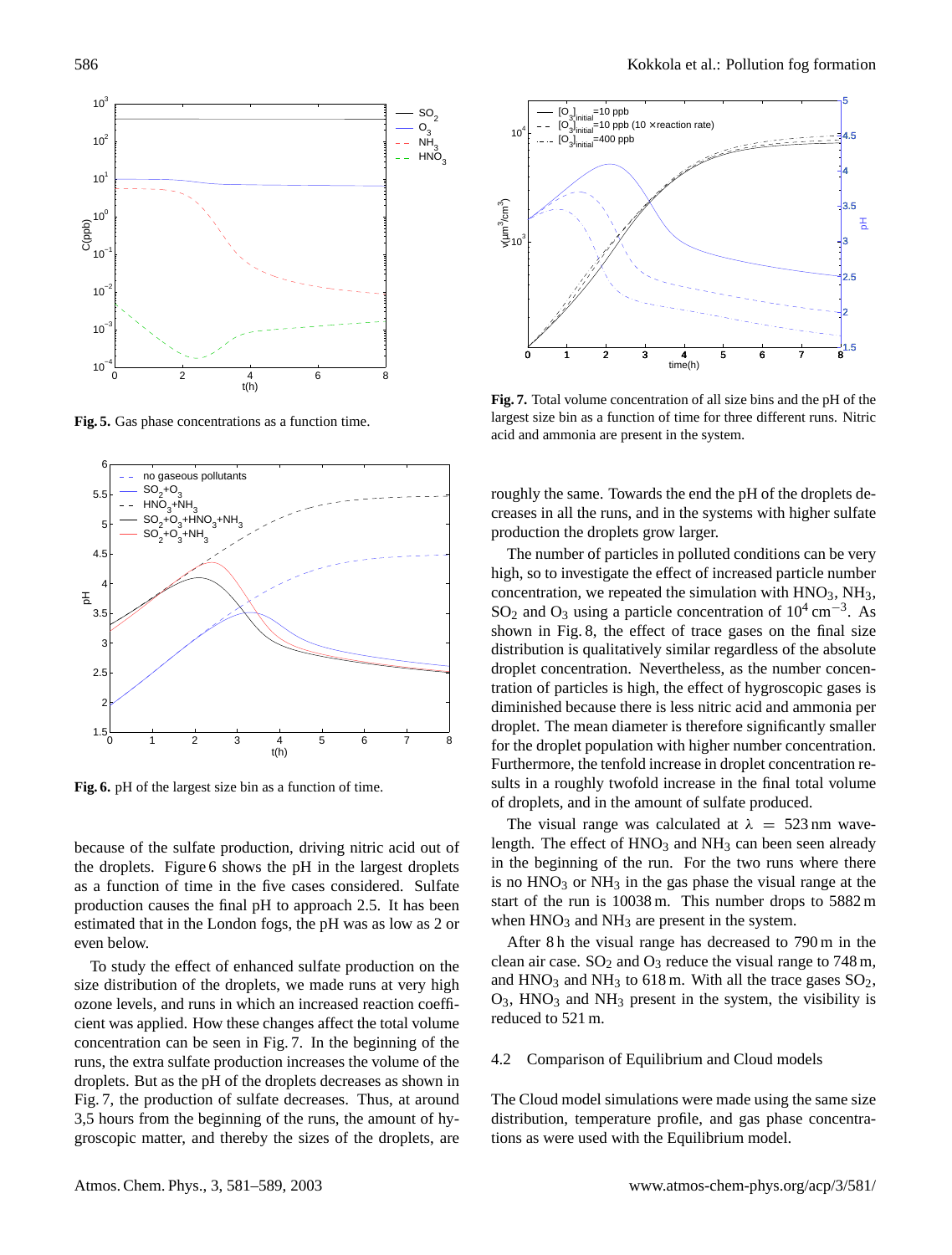

**Fig. 8.** Final distribution for particle population for which the total number concentration is  $10^3$  cm<sup>-3</sup> (dashed line)  $10^4$  cm<sup>-3</sup> (solid line).



**Fig. 9.** Equilibrium model vs cloud microphysics model.

Figure 9 shows the calculated number size distribution at the end of the run for both Equilibrium model (dashed line) and the Cloud model (solid line) for the simulation with 5 ppb of nitric acid and 10 ppb of ammonia. The resulting size distributions match each other quite closely, especially for the largest droplets, which have the most significant effect on the visibility of the fog. The sizes of the smallest droplets are somewhat underestimated when using the Equilibrium model. However, the two distributions are similar enough for us to conclude that the results obtained using the Equilibrium model are qualitatively correct.

The calculated visibility at the end of the simulation, with nitric acid and ammonia in the system given by the Cloud model is 616 m and corresponds well to the 618 m visibility given by the Equilibrium model.



**Fig. 10.** Visual range  $x_v$  as a function of time for ten different cases.

#### **5 The effect of final temperature on the results**

Since the equilibrium size of the droplets near 100 % relative humidity is extremely sensitive to the final temperature, we made simulations in which the final temperature was decreased by up to 0.5 K. Since this is enough for reaching supersaturated conditions, the calculations were made using the Cloud model II. The simulations were made for a system with initial volume mixing ratios of 5 ppb and 10 ppb for nitric acid and ammonia, respectively, and both with and without  $SO_2$  and  $O_3$ . For the cases with  $SO_2$  and  $O_3$  their initial volume mixing ratios were 400 ppb and 10 ppb, respectively.

Figure 10 shows the calculated visibility for these simulations. The black, red, and blue lines represent simulations with 1000 droplets per  $cm<sup>3</sup>$  at undersaturated conditions. As can be seen, the visibility is very sensitive to the final temperature. A dramatic change can be seen when the final temperature is decreased to 272.62 K, resulting in supersaturated conditions and activation of droplets (green lines). At around 2 hours into the simulation, the visibility has dropped close to 100 m, whereas the visibility for the three unactivated fogs is still around 2 km. However, the difference decreases considerably toward the end of the simulations.

The magenta lines in Fig. 10 show the visibility in two simulations with a droplet concentration of  $10^4 \text{ cm}^{-3}$ . When the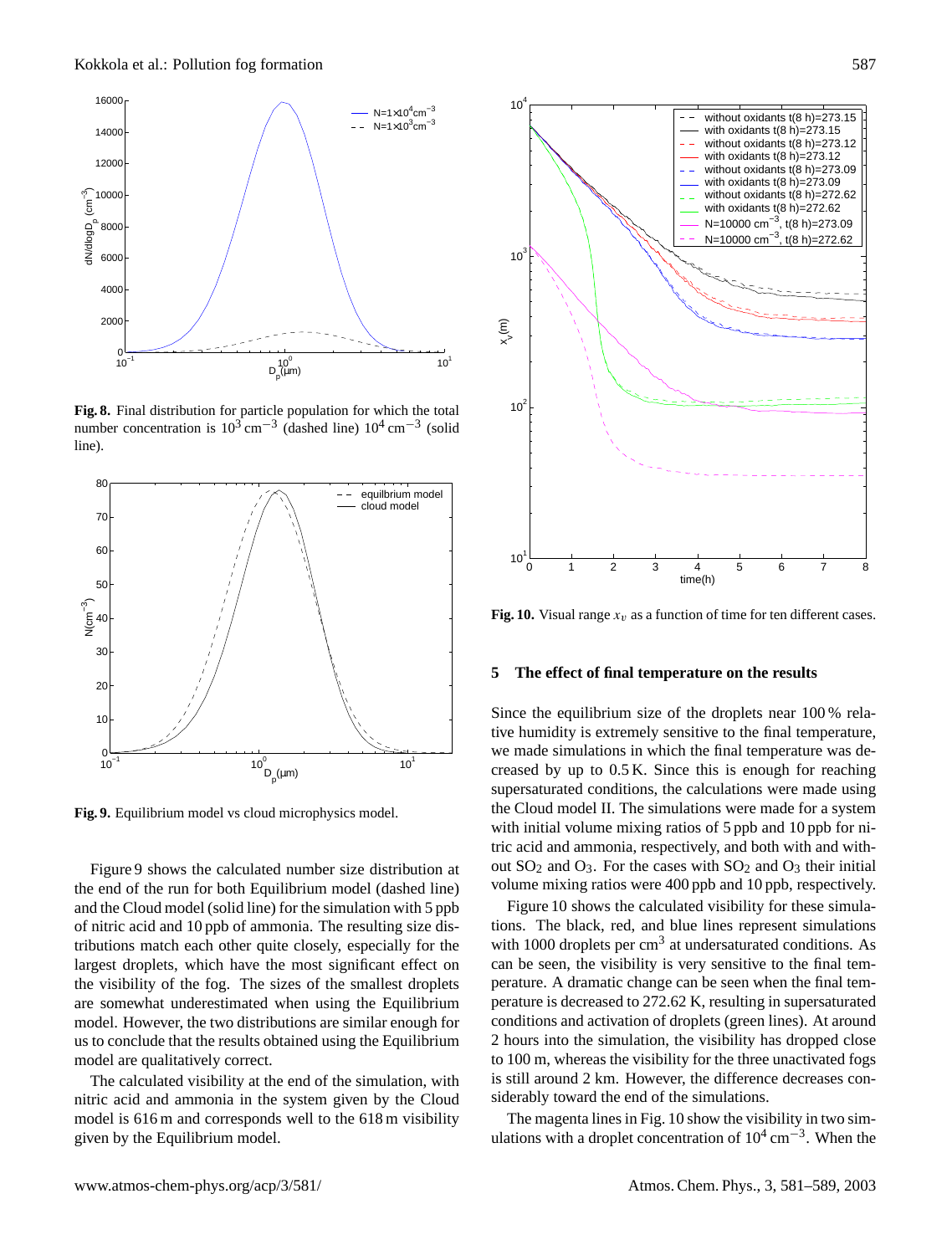

**Fig. 11.** Calculated ion size distribution for sulfate (blue lines), nitrate (red lines) and ammonium ions (green line), for unactivated case (solid lines) and activated case (dashed lines).

final temperature is 273.09 K, the visibility drops from 300 to 90 m compared to the case with 1000 droplets per  $\text{cm}^3$ . When the final temperature is decreased to 276.62 K, the resulting visibility is only around 35 meters. Very notably, this fog (the dashed magenta line in Fig. 10) *is not activated*. Because of the high number concentration, the condensation is so intense that the saturation ratio stays below unity throughout the simulation. As Frank et al. (1998) have shown, high mass load of particles can play significant part in the formation of unactivated fogs. With droplet concentrations of several thousand per  $\text{cm}^3$ , the cooling rate has to be quite high for the droplets to be activated.

Finally, Fig. 11 shows the concentration of ions in different sized droplets for an unactivated droplet population (case 1, solid lines) and an activated droplet population (case 2, dashed lines). The case 1 corresponds to the simulation with all the trace gases present in the system and a final temperature of 273.15 K. Case 2 is otherwise similar to case 1 except that the final temperature is 272.62 K. The bimodal ion size distributions for the activated case are quite comparable to those given by Hoag et al. (1999). The unactivated distributions, on the other hand, are very different, showing unimodal behavior and mode sizes differing only slightly for the various ions. The difference between the activated and unactivated ion size distributions could possibly be exploited in experimental identification of unactivated fogs.

## **6 Conclusions**

We have studied the effects of soluble gases and sulfate production on the formation and properties of radiation fogs. The effect of sulfate production alone on the droplet size distribution was rather modest; however, we applied the S(IV) oxidation mechanism by dissolved ozone, which is relatively inefficient especially at low  $pH$  values. Dissolved  $HNO<sub>3</sub>$  and NH<sup>3</sup> had a stronger effect on the size distribution, making it wider. This can be understood by noting that, due to a weaker Kelvin effect, larger droplets absorb soluble gases more effectively than do smaller ones.

Very significantly, our simulations showed that ammonia and nitric acid effectively boost sulfate formation in the droplets. Ammonia affects sulfate formation by keeping the droplet pH at a higher level than would otherwise be the case, whereas the additional effect of  $HNO<sub>3</sub>$  is caused by its hygroscopicity - the droplets take up more water due to absorption of nitric acid, and thus the total volume facilitating sulfate formation becomes larger.

The reduction of visibility by unactivated fogs was seen to become very efficient with increasing droplet concentrations. With  $10^4$  droplets per cm<sup>3</sup>, the visibility dropped almost to a tenth of that calculated for  $1000$  droplets per  $cm<sup>3</sup>$ , despite of the fact that the higher droplet concentration resulted only in a doubled total volume of the droplets. Further reduction in visibility may result from light absorbing components (soot), more effective sulfate oxidation mechanisms, and continuous release of hygroscopic gases into the air during the fog formation. In the future, our goal is to simulate observed pollution fogs using a cloud model which incorporates these aspects.

*Acknowledgements.* This work was supported by the Academy of Finland.

## **References**

- Bohren, C. F. and Huffman, D. R.: Absorption and scattering of light by small particles, John Wiley & Sons inc., 1983.
- Bridgman, H. A., Davies, T. D., Jickells, T., Hunova, I., Tovey, K., Bridges, K., and Surapipith, V.: Air pollution in the Krusne Hory region, Czech Republic during the 1990s, Atmos. Environ., 36, 3375–3389, 2002.
- Bromley, A. L.: Thermodynamical properties of strong electrolytes in aqueous solutions, AIChE J., 19, 313–320, 1973.
- Clegg, S. L., Brimblecombe, P., and Wexler, A. S.: Thermodynamical model of the system  $H^+$ -NH<sup>+</sup>-SO<sub>4</sub><sup>-</sup>-NO<sub>3</sub>-H<sub>2</sub>O at tropospheric temperatures, J. Phys. Chem. A, 102, 2137–2154, 1998.
- Frank, G., Martinsson, B. G., Cederfelt, S., Berg, O. H., Swietlick, E., Wendisch, M., Yuskiewicz, B., Heitzenberg, J., Wiedensohler, A., Orsini, D., Stratmann, F., Laj, P., and Ricci, L.: Droplet formation and growth in polluted fogs, Contr. Atmos. Phys., 71, 65–85, 1998.
- Fuzzi, S., Facchini, M. C., Lind, J. A., Wobrock, W., Kessel, M., Maser, R., Jaeschke, W., Enderle, K. H., Arends, B. G., Berner, A., Solly, I., Kruisz, C., Reischl, G., Pahl, S., Kaminski, U., Winkler, P., Ogren, J. A., Noone, K. J., Hallberg, A., Fierlinger-Oberlinninger, H., Puxbaum, H., Marzorati, A., Hansson, H.-C., Wiedensohler, A., Benningson, I. B., Martinsson, B. G., Schell, D., and Georgii, H. W.: The Po Valley fog experiment 1989, An overview, Tellus, 44B, 448–468, 1992.